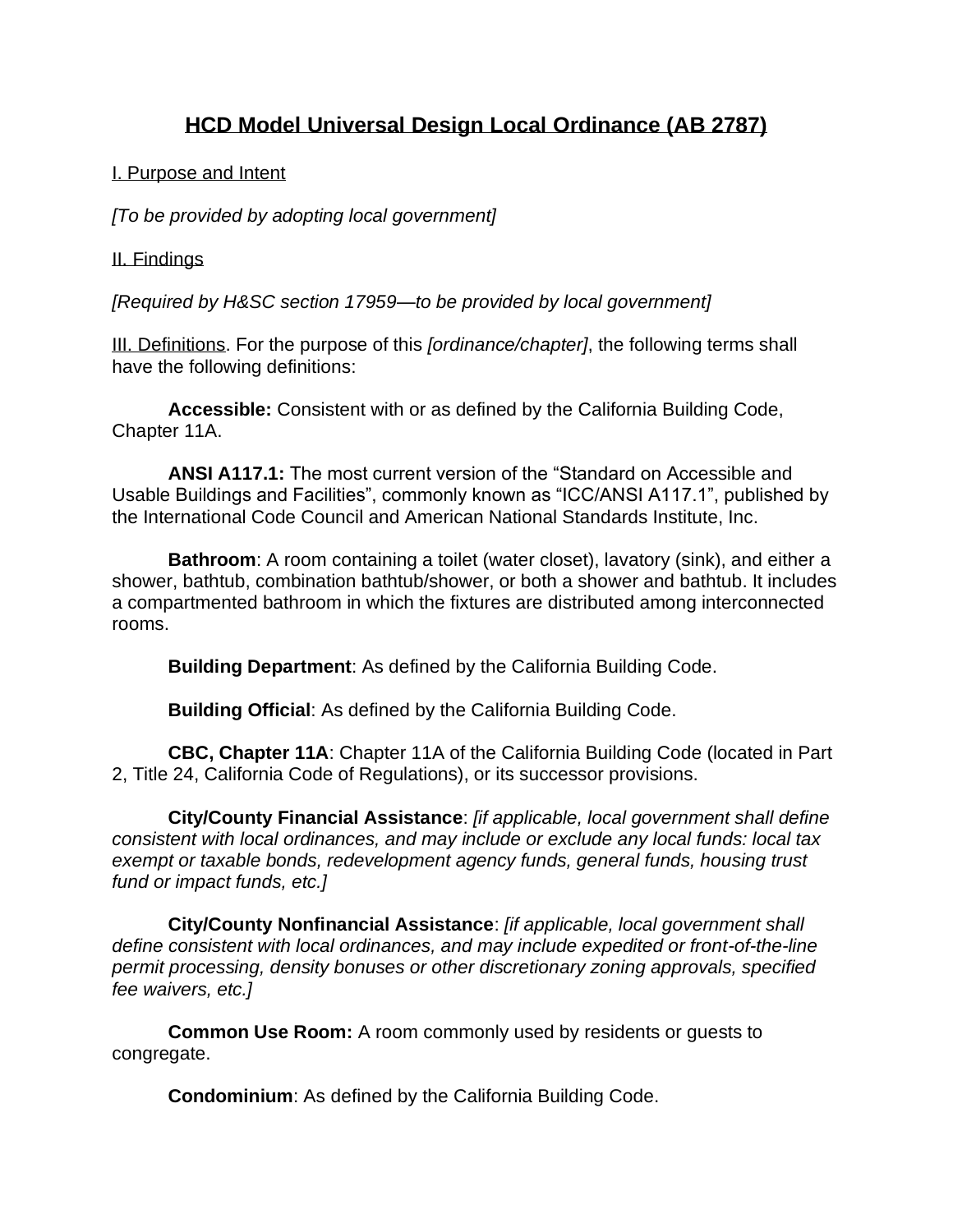**Custom-built: home:** *[Local government shall define consistent with local ordinances.]*

**Dwelling Unit:** As defined by the California Building Code.

**New Construction:** *[Local government shall define consistent with local ordinances. However, the definition for "new construction" shall explicitly exclude "substantial rehabilitation" as defined in this ordinance.]*

**Owner-Occupied**: Any residential dwelling unit not intended, at the time of application for the building permit, to be occupied as a rental dwelling.

**Powder Room:** A room containing a toilet (water closet) and lavatory (sink), but no bathtub or shower. It includes a compartmented powder room in which the fixtures are distributed among interconnected rooms.

**Primary Entry**: The principal entrance through which most people enter a building or residential unit, as designated by the Building Official.

**Rental**: Any residential dwelling unit not intended, at the time of application for a building permit, to be occupied by the owner.

# **Single-Family Residential Dwelling***: [Define consistent with local ordinances]*

**Substantial Rehabilitation**: The reconstruction of the primary entry, hallway, or one bathroom or powder room on the route from the primary entry, when that reconstruction is required to be consistent with the most current version of the California Building Standards Code.

**Visitable Residential Dwelling**: A residential unit subject to the requirements of this *[ordinance/chapter]* by virtue of being within the scope of this *[ordinance/chapter]* as defined in *[section IV, below, and "Standards" paragraphs]*.

## IV. *Scope and Application*

A. Unit Coverage *: [\_\_\_ percent (\_\_%) of OR All]* residential dwelling units which are, or are intended to be, *[owner-occupied OR rental OR owner-occupied and rental]*  for which an application for a new construction building permit is submitted to the Building Department 30 or more days after the effective date of this *[ordinance/chapter]*; and **[**\_\_\_percent (\_\_%) of **OR** all**]** residential dwelling units which are, or are intended to be, **[**owner occupied **OR** rental **OR** owner-occupied and rental**]** for which an application for a substantial rehabilitation building permit is submitted to the Building Department 30 or more days after the effective date of this *[ordinance/chapter]* shall be Visitable Residential Dwellings.

*[NOTE: If less than 100% of any option is selected, the administrative process for*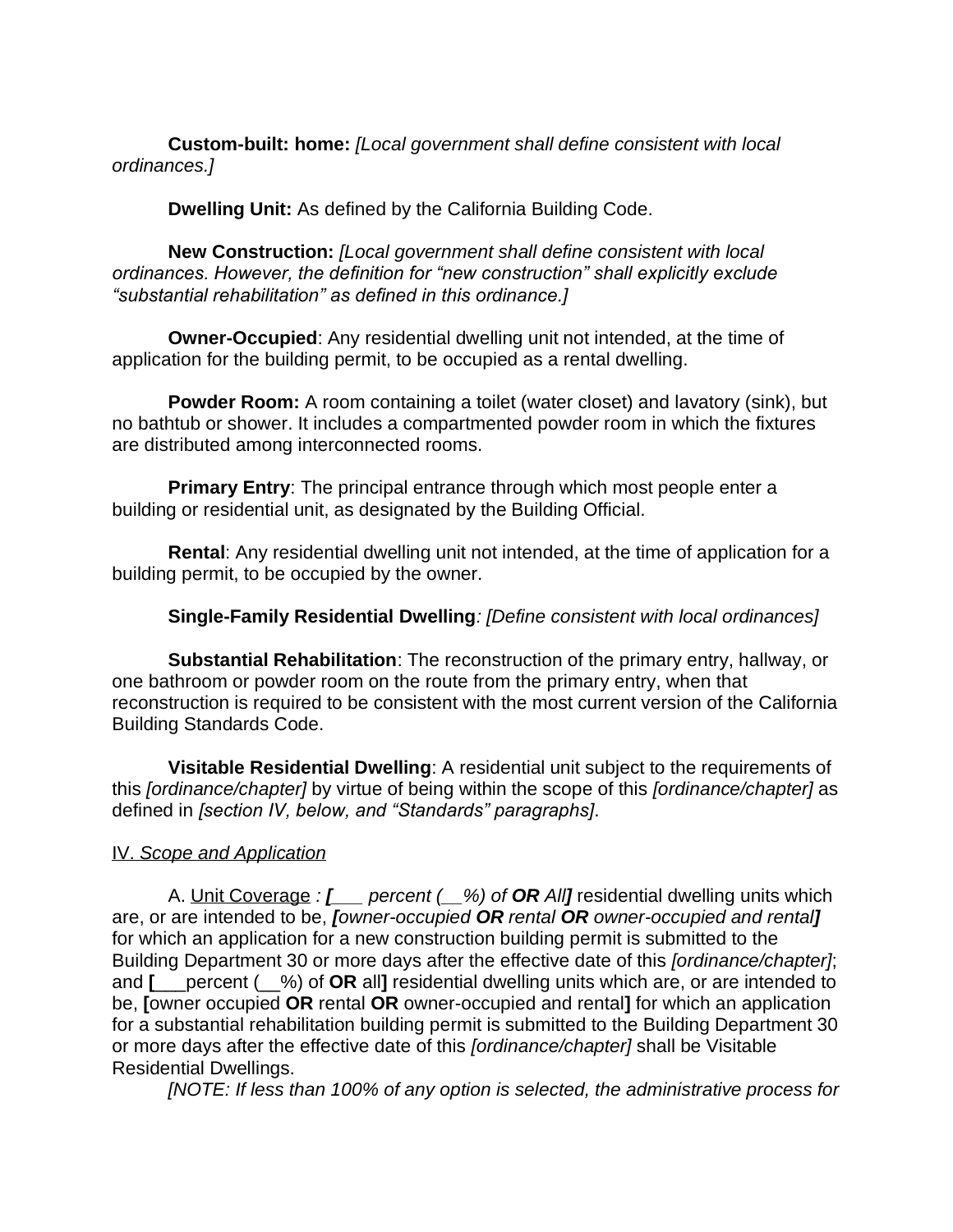*identifying or determining which residential dwelling unit or units will be subject to the ordinance/chapter shall be specified in this ordinance/chapter by the city/county.]* 

B. Unit Types: New construction and substantial rehabilitation of the following types of residential dwellings shall be subject to this *[ordinance/chapter]*: *[The city/county must choose either B.1 or B.2, or an option which is substantially the same.]* 

**Option B.1.** All single-family, duplex, and triplex residential dwellings except for custom-built homes.

**Option B.2.** All single-family, duplex, or triplex residential dwellings only in developments in which at least five single-family, duplex and triplex residential dwellings, or any combination thereof, are being constructed within a one-year period, except for custom-built homes.

## V. Exemptions

A. When the applicant adequately demonstrates and the Building Official determines that compliance with any portion of any regulation under this *[ordinance/chapter]* would create an undue hardship, or that equivalent facilitation is not available, an exception to that portion of the regulation shall be granted.

B. When the applicant adequately demonstrates and the Building Official determines that compliance with any portion of any regulation under this *[ordinance/chapter]* would create an undue hardship due to topographical conditions of the site *[and/or the size of the site] [and/or other site constraints] [and/or legal constraints]* and that no equivalent facilitation is available, an exemption to that portion of the regulation shall be granted.

C. When the applicant adequately demonstrates and the Building Official determines that a residential dwelling unit is being reconstructed or substantially rehabilitated as a result of a *[natural disaster] [any disaster]*, an exemption to all or any portion of this *[ordinance/chapter]* shall be granted.

D. This ordinance shall not be applicable to any residential structure constructed or substantially rehabilitated if the primary entry of that structure is above grade because the primary entry is located over subterranean or grade-level parking.

#### VI. Standards: Primary Entrance:

A. New Construction—Mandatory to Install: There are no mandatory installations related to a Primary Entrance in a Visitable Residential Dwelling.

B. New Construction—Mandatory to Offer: The following options for the accessible entrance on the primary entry level shall be offered and, if accepted,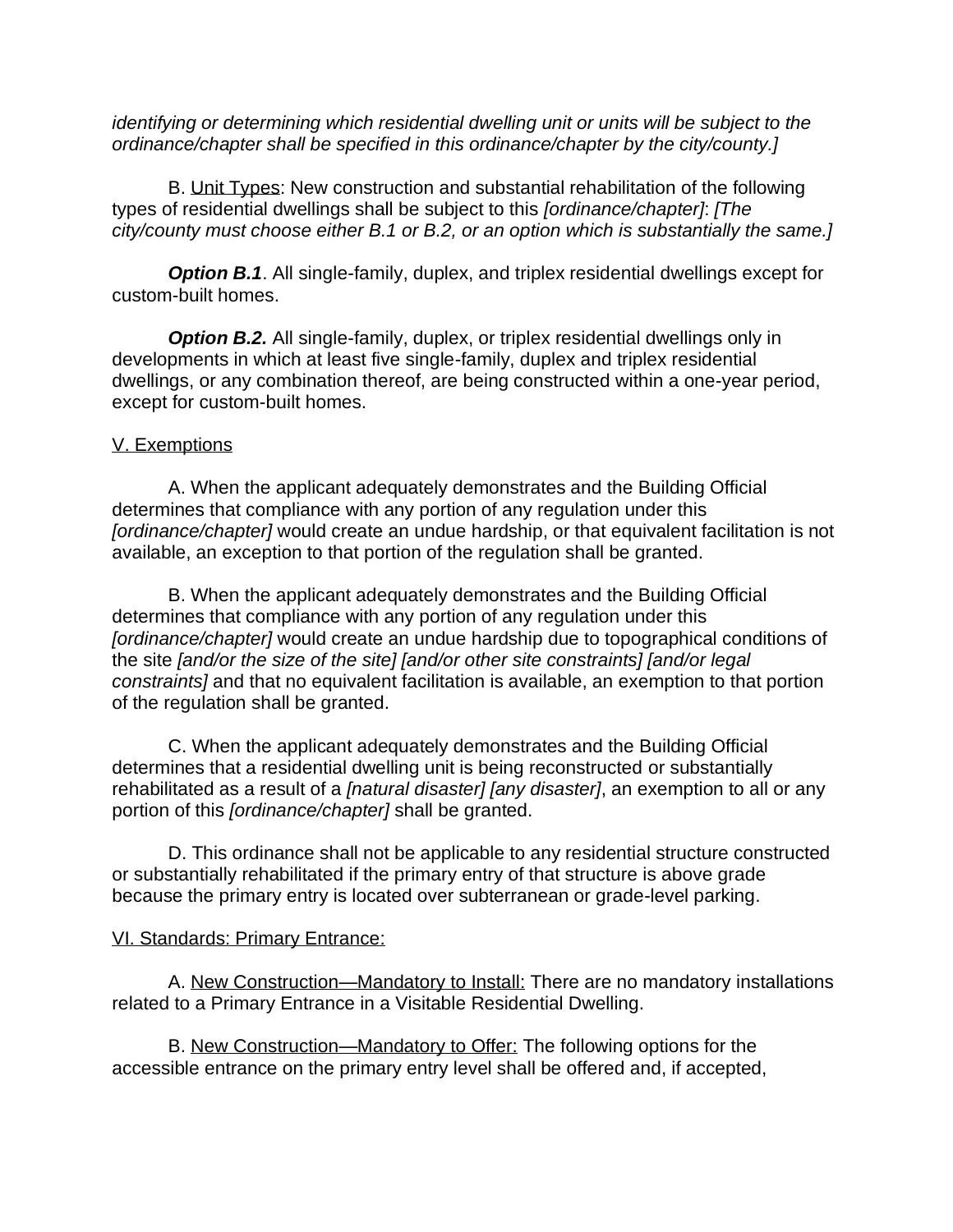installed at the request and cost of the purchaser/owner, if requested when installation is consistent with *[paragraph XIV]:*

1. An exterior accessible route that is either:

a. Consistent with the requirements of CBC Chapter 11A; or

b. Not be less than forty inches (40") wide and not have a slope greater than one (1) unit vertical in twenty (20) units horizontal.

2. The accessible primary entrance that is consistent with the requirements of CBC Chapter 11A.

3. The floor or landing at and on the exterior and interior side of the accessible entrance door that is either of the following:

a. Consistent with the requirements of CBC Chapter 11A; or

b. The width of the level area on the side to which the accessible entrance door swings shall extend twenty-four inches (24") past the strike edge of the door.

4. The exterior accessible entry door that is either:

a. Consistent with the requirements of CBC Chapter 11A, or

b. Have a thirty-four inch (34") net clear opening.

5. A second exterior door that is installed in a manner so that it is accessible as provided in this *[paragraph VI]* with a thirty-two inch (32") net clear opening.

6. Where at least one eyehole is provided in the accessible entry door, one shall be at standard height and a second one that is between forty-two inches (42") and fortyfour inches (44") from the finished floor.

7. Where at least one doorbell is provided for the accessible entry door, one that is between forty-two inches (42") and forty-eight inches (48") from the finished floor must be offered.

C. Substantial Rehabilitation: Any substantial rehabilitation of the primary external entrance shall comply with the requirements of *[subsection B of this paragraph VI]*, and all of the requirements and options in *[subsection B paragraph XIII]* applicable to the primary entrance shall be offered and, if accepted, installed at the request and cost of the purchaser/owner, if requested when installation is consistent with *[paragraph XIV].*

VII. Standards: Interior Routes: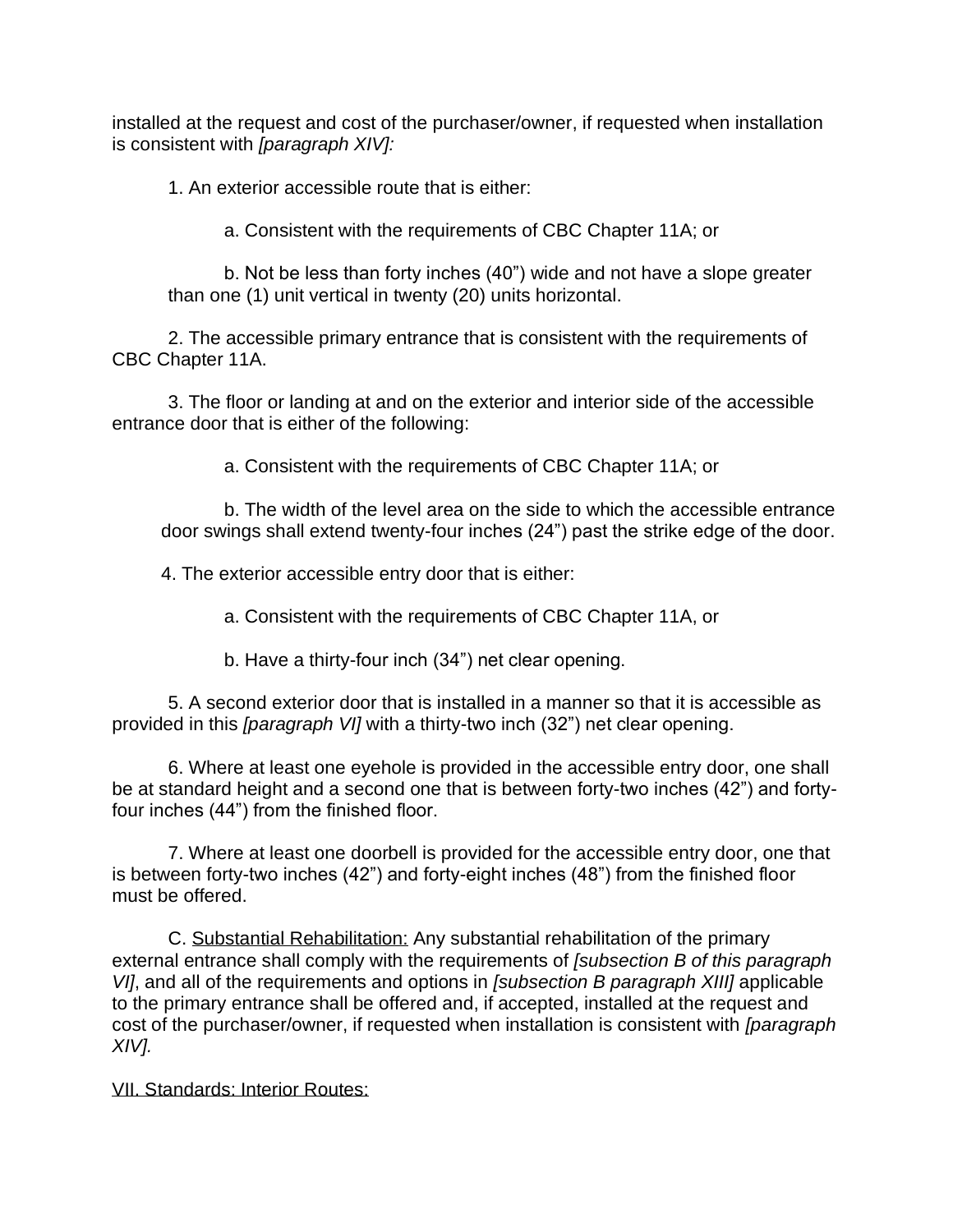A. New Construction—Mandatory to Install: There are no mandatory installations related to Interior Routes in a Visitable Residential Dwelling.

B. New Construction—Mandatory to Offer: The following options for accessible interior routes on the primary entry level shall be offered and, if accepted, installed at the request and cost of the purchaser/owner, if requested when installation is consistent with *[paragraph XIV]:*

1. At least one accessible route through the hallways consistent with the requirements of CBC Chapter 11A from the accessible entrance of the dwelling unit to the primary entry level powder room or bathroom, a common use room, and the kitchen if located on the primary entry level.

2. No sunken or raised area in the bathroom or powder room, the common use room, and the kitchen, if on the primary entry level, on an accessible route.

3. Handrails installed in a manner consistent with CBC Chapter 11A on one or both sides of the accessible route, at the option of the purchaser/owner.

4. Handrail reinforcement installed on one or both sides of the accessible route.

5. An accessible route with a minimum width of forty-two inches (42"). A thirtynine inch (39") hallway width may be provided when all doors leading to any bathroom, powder room, common use room, or kitchen, if on the primary entry level, that must be accessible have a minimum clear door opening of thirty-four inches (34"), and a thirtysix inch (36") hallway width may be provided when all doors leading to any bathroom, powder room, common use room, or kitchen on the primary entry level that must be accessible have a minimum clear door opening of thirty-six inches (36").

C. Substantial Rehabilitation: Any substantial rehabilitation of the interior route which leads to one primary floor powder room or bathroom shall comply with the requirements of *[subsection B of this paragraph VII]* and the requirements and options in *[subsection B of paragraph XIII]* applicable to the interior route from the primary entrance shall be offered and, if accepted, installed at the request and cost of the purchaser/owner, if requested when installation is consistent with *[paragraph XIV].*

## VIII. Standards: Primary Floor Powder Room/Bathroom Entry and Facilities

A. New Construction—Mandatory to Install: There are no mandatory installations related to the powder room, bathroom, or other facilities in a Visitable Residential Dwelling.

B. New Construction—Mandatory to Offer: The following options for the accessible bathroom or powder room on the route from the primary entrance shall be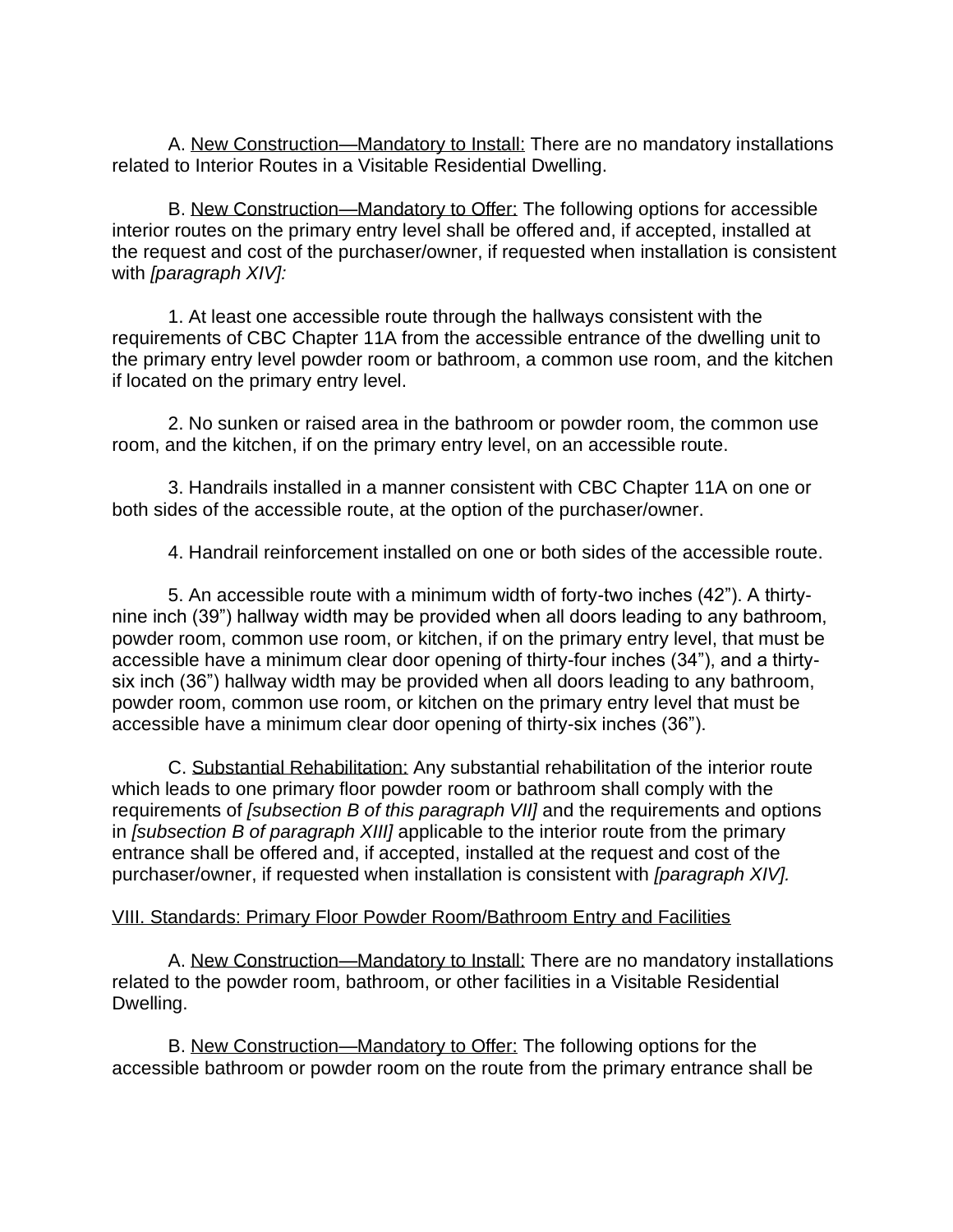offered and, if accepted, installed at the request and cost of the purchaser/owner, if requested when installation is consistent with *[paragraph XIV]:*

1. At least one powder room or bathroom, at the option of the purchaser/owner, on the primary entry level of a Visitable Residential Dwelling which complies with the requirements of CBC Chapter 11A.

2. Clear space in the bathroom or powder room that is either:

a. Consistent with the requirements of CBC Chapter 11A; or

b. Outside of the swing of the door and either a forty-eight inch circle, forty-eight inches by sixty inches (48" x 60") or a sixty-inch (60") diameter circle, at the option of the purchaser/owner.

3. A bathtub or shower meeting the requirements of ANSI A117.1

4. Either of the following:

a. Grab bar reinforcement consistent with CBC Chapter 11A; or

b. Grab bars installed in a manner consistent with CBC Chapter 11A for the toilet, shower/bath, or lavatory, or any combination thereof, at the option of the purchaser/owner.

5. Faucets and handles not requiring tight grasping, pinching, or twisting of the wrist and consistent with the requirements of CBC Chapter 11A.

6. A lavatory or sink installed consistent with CBC Chapter 11A.

7. A toilet installed consistent with CBC Chapter 11A.

8. Removable cabinets under the lavatory/sink.

9. Where mirrors and towel fixtures are provided in the accessible bathroom or powder room, installation consistent with the requirements of CBC Chapter 11A.

C. Substantial Rehabilitation: Any substantial rehabilitation of one powder room or bathroom on the route from the primary entrance shall comply with the requirements of in *[subsection B of this paragraph VIII]* and the requirements and options in *[subsection B of paragraph XIII]* applicable to that bathroom or powder room shall be offered and, if accepted, installed at the request and cost of the purchaser/owner, if requested when installation is consistent with *[paragraph XIV].*

IX. Standards: Kitchen and Facilities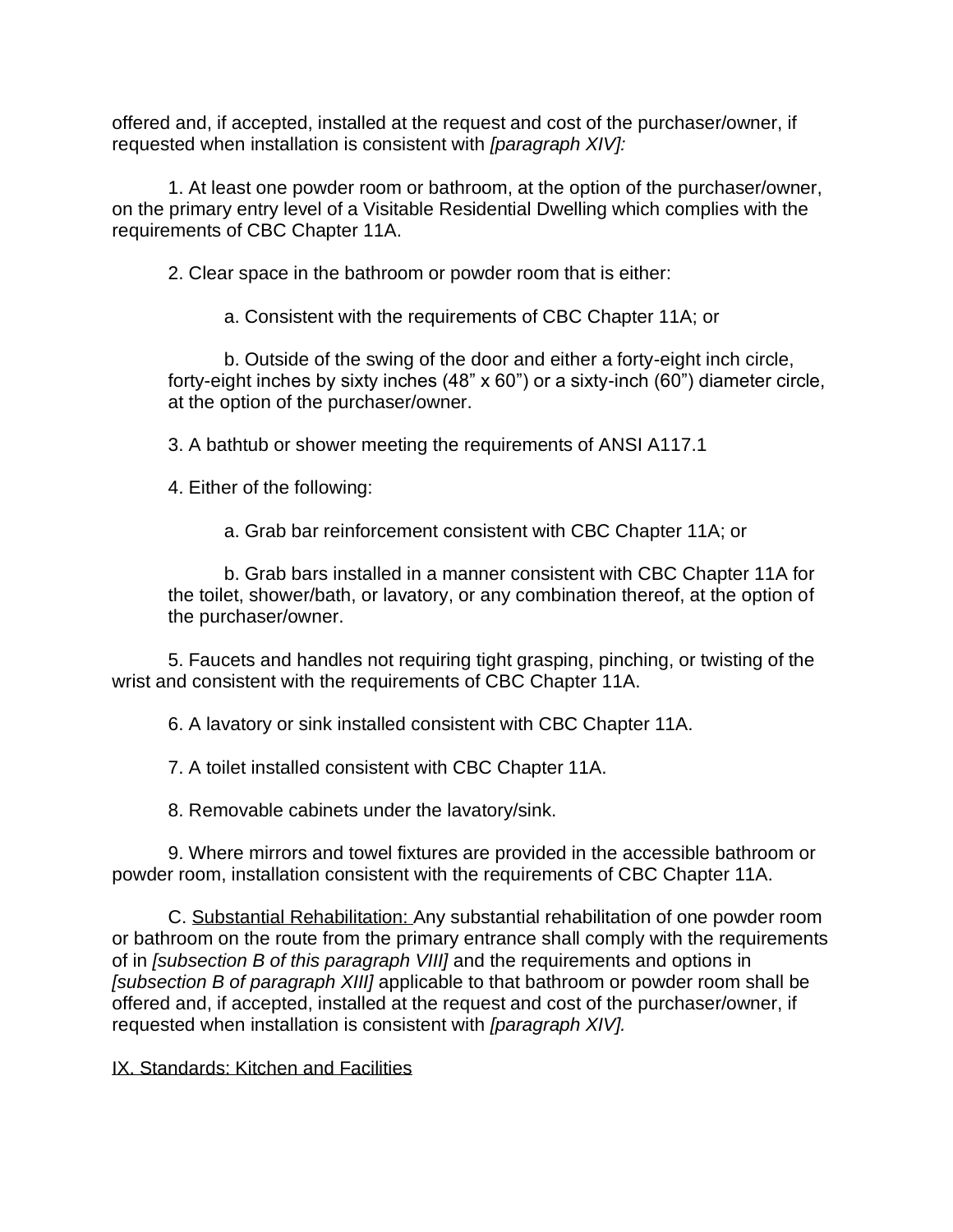A. New Construction—Mandatory to Install: There are no mandatory installations related to a kitchen in a Visitable Residential Dwelling.

B. New Construction—Mandatory to Offer: If there is a kitchen on the primary entry level, the following options shall be offered and, if accepted, installed at the request and cost of the purchaser/owner, if requested when installation is consistent with *[paragraph XIII]:*

1. An accessible route to the kitchen, with a pathway through the kitchen to the stove, oven, or combination stove-oven consistent with the requirements of CBC Chapter 11A.

2. One or more of the following, at the purchaser/owner's option:

a. At least a forty-eight inch by sixty-inch (48" x 60") clear space in front of a stove at the base of a U-shaped kitchen;

b. At least a thirty-inch by forty-eight inch (30" x 48") clear space in front of the sink (counting open access underneath, if available);

c. At least one eighteen-inch (18") wide breadboard and/or at least eighteen inches (18") in counter space at a thirty-four inch (34") height, or any combination thereof, at the option of the purchaser/owner.

3. Sink controls consistent with CBC Chapter 11A.

4. Adjustable sink and/or removable under-sink cabinets consistent with Chapter 11A.

5. Hood fan controls at light switch level or lower level.

C. Substantial Rehabilitation: For any substantial rehabilitation of a kitchen on the primary entry level, there are no requirements either to install or offer any installations or components.

#### X. Standards: Common Use Room:

A. New Construction—Mandatory to Install: There are no mandatory installations related to a common use room in a Visitable Residential Dwelling

B New Construction—Mandatory to Offer: The following options for the common use room on the primary entry level shall be offered and, if accepted, installed at the request and cost of the purchaser/owner, if requested when installation is consistent with *[paragraph XIV]:*

1. At least one common use room, such as a dining room or living room, on the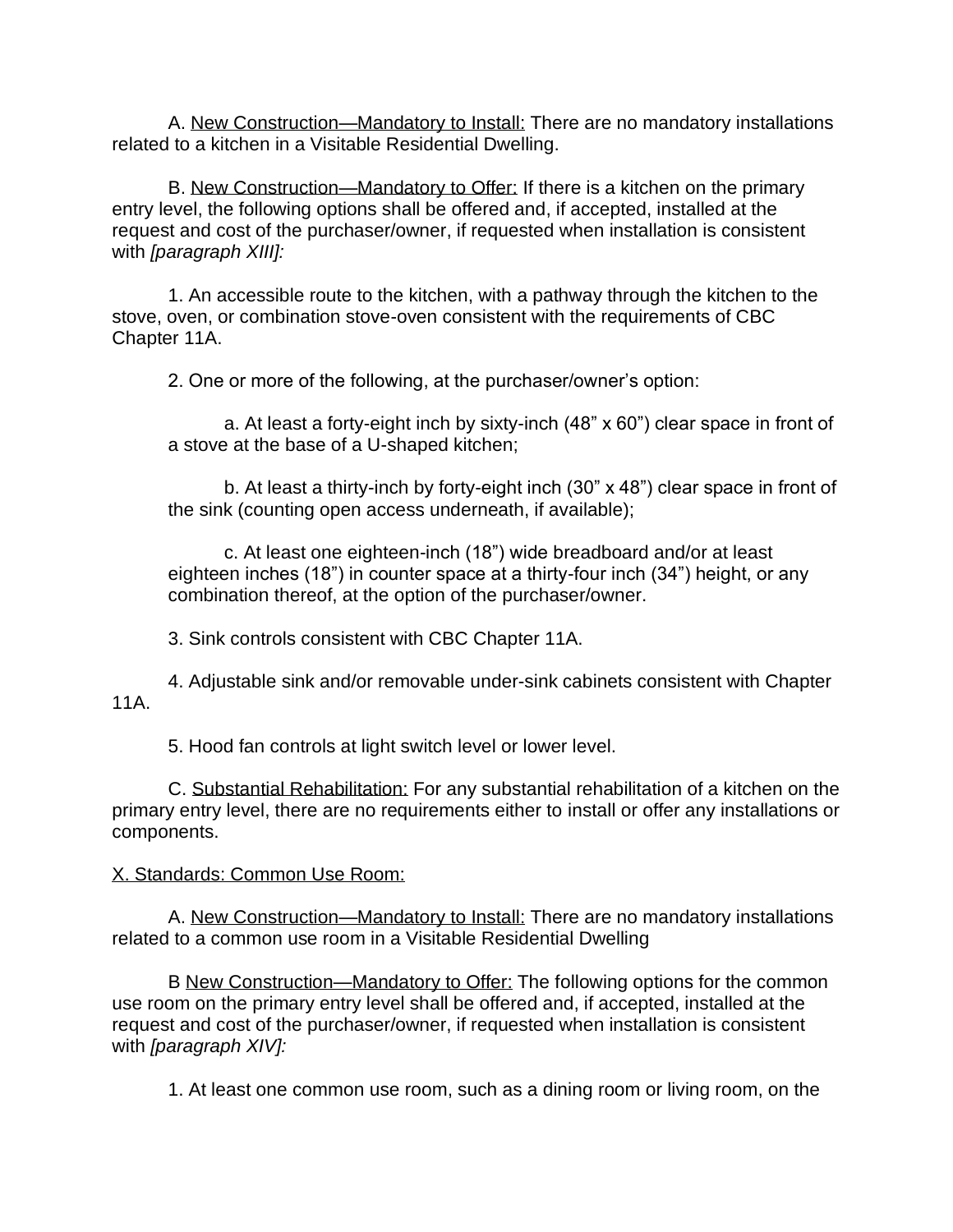accessible route. Sunken or raised areas not exceeding fifty percent (50%) of the area of the room's floor space shall be permitted as an option of the purchaser/owner in a common use room on the accessible route when an accessible route connects a usable portion of the common use room to the accessible bathroom or powder room and the accessible exterior entrance door.

2. No sunken areas in a common use room on an accessible route.

3. Standards related to access to and flatness of any other common area room on the primary entry level.

C. Substantial Rehabilitation: For any substantial rehabilitation of a common use room on the primary entry level, there are no requirements either to install or offer any installations or components.

# XI. Standards: Bedroom

A. New Construction—Mandatory to Install: There are no mandatory installations related to a bedroom in a Visitable Residential Dwelling.

B. New Construction—Mandatory to Offer: If there is a bedroom on the primary entry level, the following options shall be offered and, if accepted, installed at the request and cost of the purchaser/owner, if requested when installation is consistent with *[paragraph XIV]*:

At least one bedroom on the accessible route of travel with all components meeting the requirements of *[paragraph XIII]*. A closet shall have at least a thirty-two inch (32") net opening and adjustable closet rods and shelving. A family room or den may satisfy this bedroom requirement if a sleeping structure (such as a bed, futon, hideaway, or Murphy bed) can be placed in the room and if the room complies with provisions for emergency escape and rescue and smoke alarms in the California Building Code.

C. Substantial Rehabilitation: For any substantial rehabilitation of a bedroom on the primary entry level, there are no requirements either to install or offer any installations or components.

## XII. Standards: Miscellaneous Areas

A. New Construction—Mandatory to Install: There are no mandatory installations related to miscellaneous areas of a Visitable Residential Dwelling.

B. New Construction—Mandatory to Offer: The following options shall be offered, and if accepted, installed at the request and cost of the purchaser/owner, if requested when installation is consistent with *[paragraph XIV]:*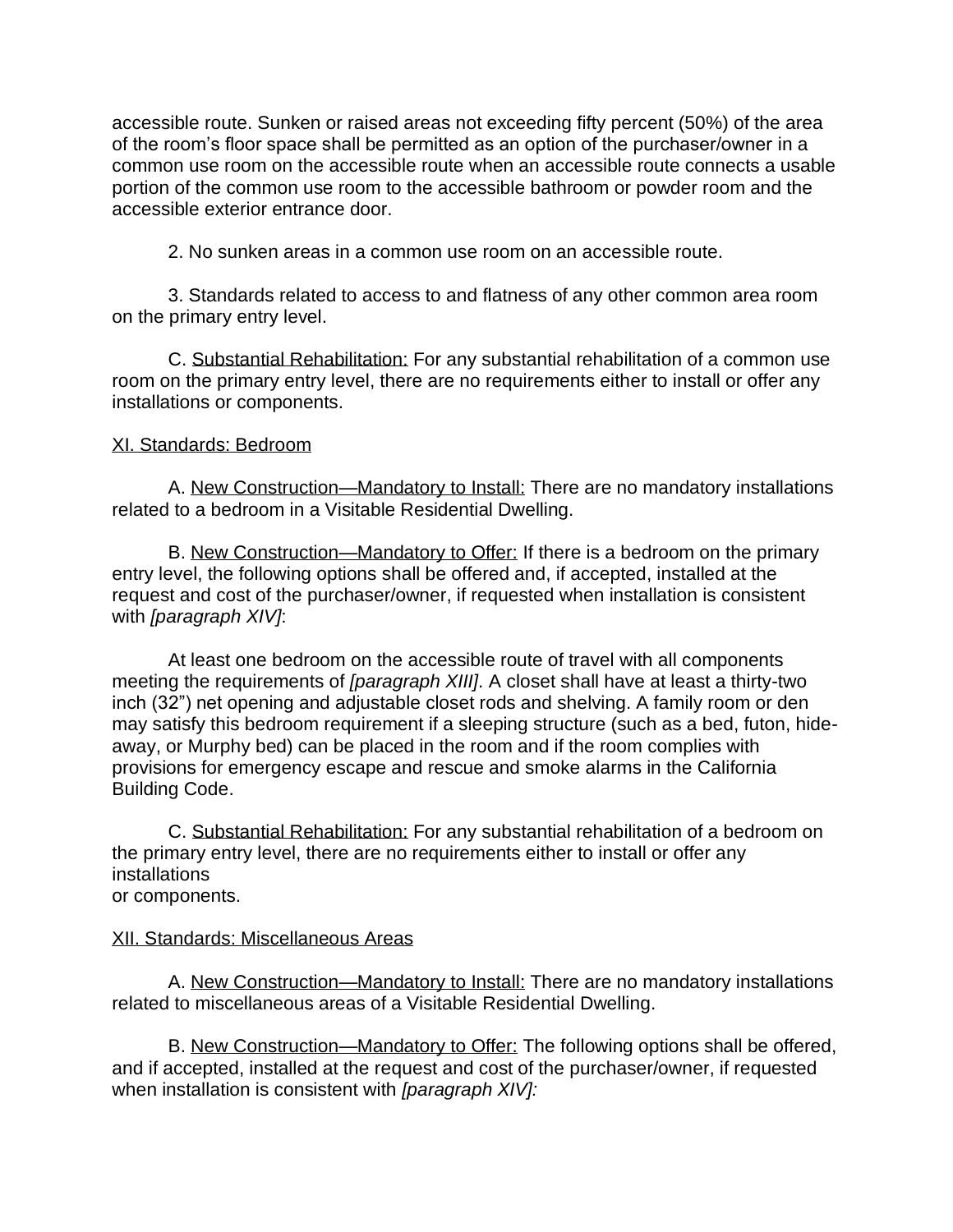If on the primary entry level, miscellaneous areas or facilities (such as a patio or yard, laundry room, or storage area) for the dwelling must have an accessible route to and from the accessible entrance, either through the dwelling unit or around the dwelling unit.

C. Substantial Rehabilitation: For any substantial rehabilitation of a miscellaneous area on the same floor as the primary entry, there are no requirements either to install or offer any installations or components.

#### XIII. Standards: General Components

A. New Construction—Mandatory to Install: There are no mandatory installations related to general components in a Visitable Residential Dwelling

B. New Construction—Mandatory to Offer: The following options shall be offered, and if accepted, installed at the request and cost of the purchaser/owner, if requested when installation is consistent with *[paragraph XIV]:* 

1. Rocker light switches and controls installed pursuant to either of the following:

a. In all rooms required to be accessible and on the accessible route.

b. Throughout the balance of the residential dwelling unit.

2. On an accessible route in an interior room or hallway, interior doors or openings for rooms and routes of travel required to be accessible consistent with CBC Chapter 11A.

EXCEPTIONS: A thirty-four inch (34") clear doorway width may be requested from a hallway with a thirty-nine inch (39") width, and a thirty-six inch (36") clear doorway width may be requested from a hallway with a thirty-six inch (36") width.

3. The width of the level area on the side toward which an accessible door swings consistent with CBC Chapter 11A.

4. If the Building Official or owner/purchaser determines that the accessible route and doorway width options prescribed by Chapter 11A are not feasible and that a less wide accessible route is necessary, a functional alternative to ensure that all entries into rooms required to be accessible may be approved by the Building Official or purchaser/owner if it meets at least one of the following requirements and if the hallway is not less than thirty-six (36") inches in width:

a. The entry door to the room must be at the end of a hallway or passageway, or open directly from another room on an accessible route of travel, so that no turn of ninety degrees (90°) or more is necessary to enter the room.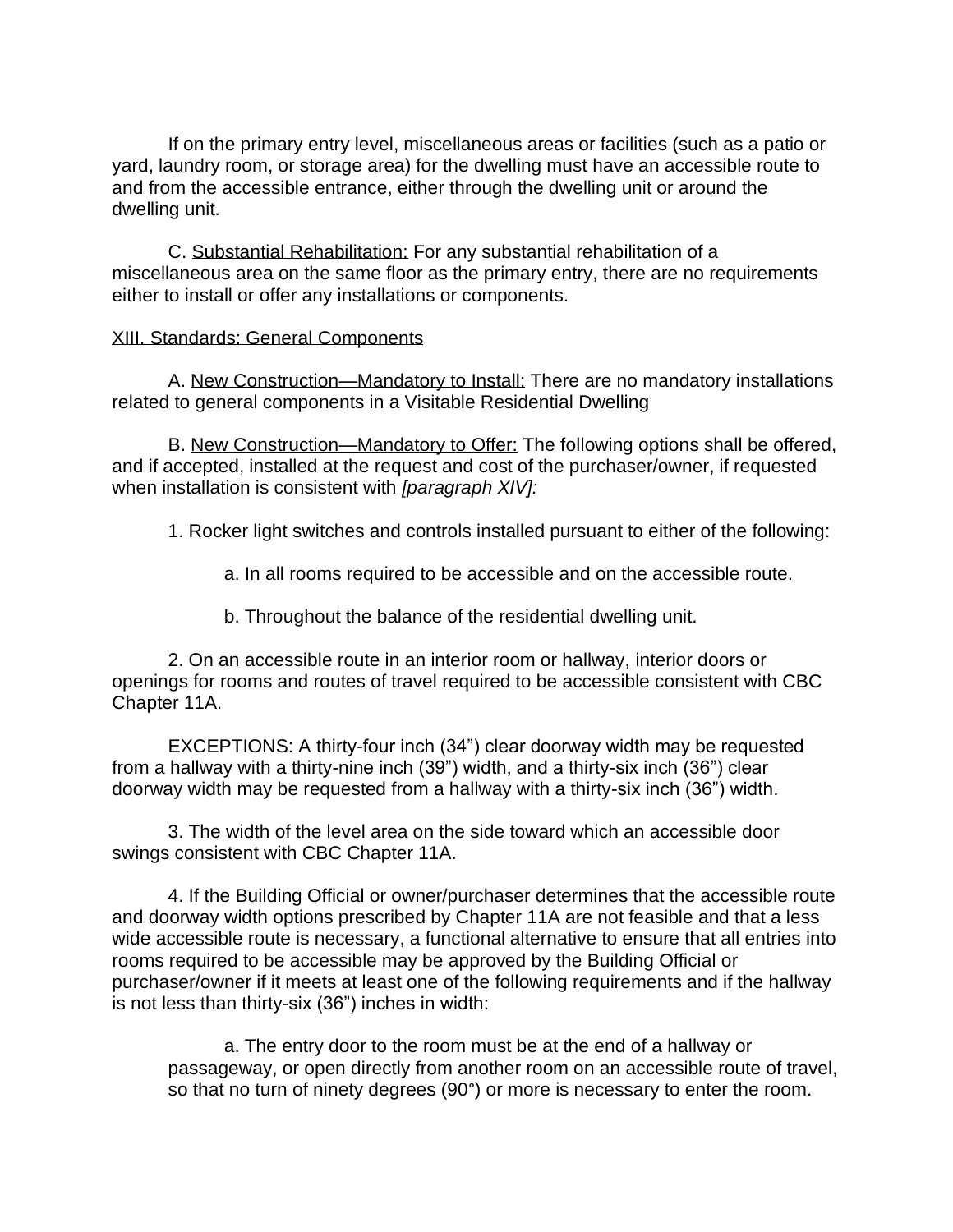b. The hallway wall opposite the room must be inset enough to allow an area of at least eight inches (8") wide with at least a sixty-inch (60") run centered on the center of the entry door opening [e.g., an 8" by 60" notch or alcove.]

c. The hallway wall on the same side as the room must be inset enough to allow an area of at least eight inches (8") wide with at least a sixty-inch (60") run centered on the center of the entry door opening [e.g., an 8" by 60" notch or alcove.]

d. The hallway wall directly opposite the room door must open to another room with at least a sixty-inch (60") opening on a level with the accessible passageway or hallway.

NOTE: Doors or openings to the rooms required to be accessible may be wider and the notch or alcove smaller if equivalent access is not impeded. In addition, for a doorway at the end of a hallway or in other circumstances, the notch or alcove need not be centered on the doorway if equivalent access is not impeded.

5. Hand-activated door hardware complying with CBC Chapter 11A.

6. Flooring throughout the residential dwelling unit consistent with CBC Chapter 11A.

7. The installation of all receptacle outlets, lighting controls and environmental controls throughout the balance of the residential dwelling unit must comply with CBC Chapter 11A or applicable provisions of the California Electrical Code.

8. Standards pertaining to residential structures from ANSI A117.1 may be used throughout this [*ordinance/chapter*] when CBC Chapter 11A does not contain specific standards or when the ANSI Standards are equivalent to the Chapter 11A standards.

## XIV. Standards: New Construction or Substantial Rehabilitation—Permissive Options

A. The developer or builder of a Visitable Residential Dwelling must offer an opportunity to select any the features listed in this *[ordinance/chapter]* to an owner or prospective owner of a Visitable Residential Dwelling at the earliest feasible time after the owner, purchaser, or prospective purchaser is identified.

B. The developer or builder of a Visitable Residential Dwelling shall construct or install any requested features identified in this *[ordinance/chapter]* unless it would result in an unreasonable delay in the construction or significant unreimbursable costs to the developer or builder.

C. The developer or builder of a Visitable Residential Dwelling, at his or her option, may offer or utilize standards for structural or design features, components or